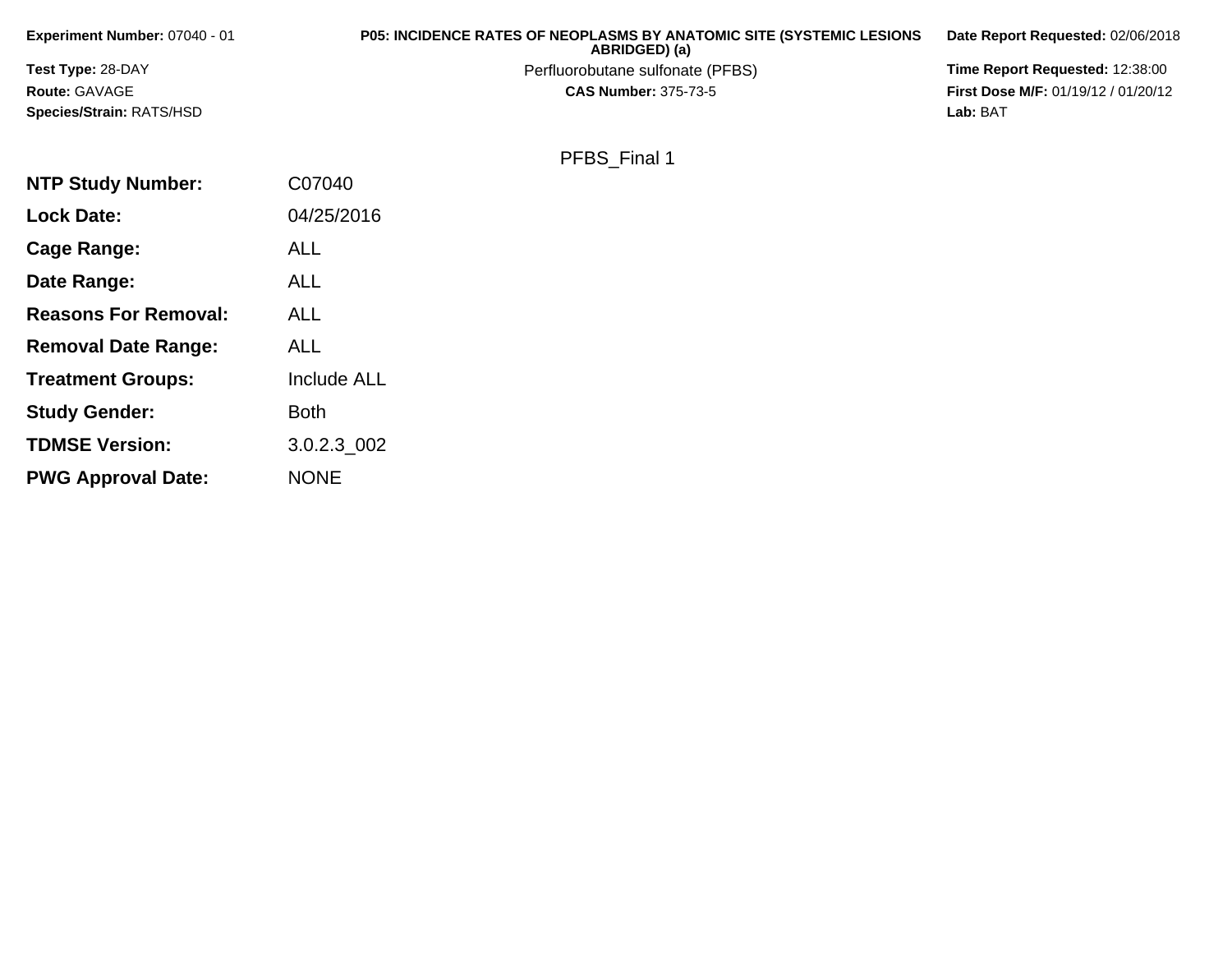| Experiment Number: 07040 - 01                                                                                                  |            | P05: INCIDENCE RATES OF NEOPLASMS BY ANATOMIC SITE (SYSTEMIC LESIONS<br>ABRIDGED) (a) | Date Report Requested: 02/06/2018 |                                 |                                     |                         |
|--------------------------------------------------------------------------------------------------------------------------------|------------|---------------------------------------------------------------------------------------|-----------------------------------|---------------------------------|-------------------------------------|-------------------------|
| Test Type: 28-DAY                                                                                                              |            | Perfluorobutane sulfonate (PFBS)                                                      |                                   | Time Report Requested: 12:38:00 |                                     |                         |
| Route: GAVAGE                                                                                                                  |            |                                                                                       | <b>CAS Number: 375-73-5</b>       |                                 | First Dose M/F: 01/19/12 / 01/20/12 |                         |
| Species/Strain: RATS/HSD                                                                                                       |            |                                                                                       |                                   |                                 | Lab: BAT                            |                         |
| Harlan Sprague Dawley RATS MALE                                                                                                | 0mg/kg/d M | 62.6mg/kg/d M                                                                         | 125mg/kg/d M                      | 250mg/kg/d M                    | 500mg/kg/d M                        | 1000mg/kg/d M           |
| <b>Disposition Summary</b>                                                                                                     |            |                                                                                       |                                   |                                 |                                     |                         |
| <b>Animals Initially In Study</b><br><b>Early Deaths</b><br><b>Dosing Accident</b><br><b>Natural Death</b><br><b>Survivors</b> | 10         | 10                                                                                    | 10                                | 10                              | 10                                  | 10<br>$\mathbf{1}$<br>9 |
| <b>Terminal Sacrifice</b>                                                                                                      | 10         | 10                                                                                    | 10                                | 10                              | 10                                  |                         |
| <b>Animals Examined Microscopically</b>                                                                                        | 10         | 10                                                                                    | 10                                | 10                              | 10                                  | 10                      |
| <b>ALIMENTARY SYSTEM</b>                                                                                                       |            |                                                                                       |                                   |                                 |                                     |                         |
| Esophagus                                                                                                                      | (10)       | (0)                                                                                   | (0)                               | (0)                             | (10)                                | (10)                    |
| Intestine Large, Cecum                                                                                                         | (10)       | (0)                                                                                   | (0)                               | (0)                             | (10)                                | (10)                    |
| Intestine Large, Colon                                                                                                         | (10)       | (0)                                                                                   | (0)                               | (0)                             | (10)                                | (10)                    |
| Intestine Large, Rectum                                                                                                        | (10)       | (0)                                                                                   | (0)                               | (0)                             | (10)                                | (10)                    |
| Intestine Small, Duodenum                                                                                                      | (10)       | (0)                                                                                   | (0)                               | (0)                             | (10)                                | (10)                    |
| Intestine Small, Ileum                                                                                                         | (10)       | (0)                                                                                   | (0)                               | (0)                             | (10)                                | (10)                    |
| Intestine Small, Jejunum                                                                                                       | (10)       | (0)                                                                                   | (0)                               | (0)                             | (10)                                | (10)                    |
| Liver                                                                                                                          | (10)       | (10)                                                                                  | (10)                              | (10)                            | (10)                                | (10)                    |
| Pancreas                                                                                                                       | (10)       | (10)                                                                                  | (10)                              | (10)                            | (10)                                | (10)                    |
| Salivary Glands                                                                                                                | (10)       | (0)                                                                                   | (0)                               | (0)                             | (10)                                | (10)                    |
| Stomach, Forestomach                                                                                                           | (10)       | (0)                                                                                   | (0)                               | (10)                            | (10)                                | (10)                    |
| Stomach, Glandular                                                                                                             | (10)       | (0)                                                                                   | (0)                               | (0)                             | (10)                                | (10)                    |
| CARDIOVASCULAR SYSTEM                                                                                                          |            |                                                                                       |                                   |                                 |                                     |                         |
| <b>Blood Vessel</b>                                                                                                            | (10)       | (0)                                                                                   | (0)                               | (0)                             | (10)                                | (10)                    |
| Heart                                                                                                                          | (10)       | (0)                                                                                   | (0)                               | (0)                             | (10)                                | (10)                    |
| <b>ENDOCRINE SYSTEM</b>                                                                                                        |            |                                                                                       |                                   |                                 |                                     |                         |
| <b>Adrenal Cortex</b>                                                                                                          | (10)       | (0)                                                                                   | (0)                               | (1)                             | (10)                                | (10)                    |
| Adrenal Medulla                                                                                                                | (10)       | (0)                                                                                   | (0)                               | (1)                             | (10)                                | (10)                    |
| Islets, Pancreatic                                                                                                             | (10)       | (0)                                                                                   | (0)                               | (0)                             | (10)                                | (10)                    |
|                                                                                                                                |            |                                                                                       |                                   |                                 |                                     |                         |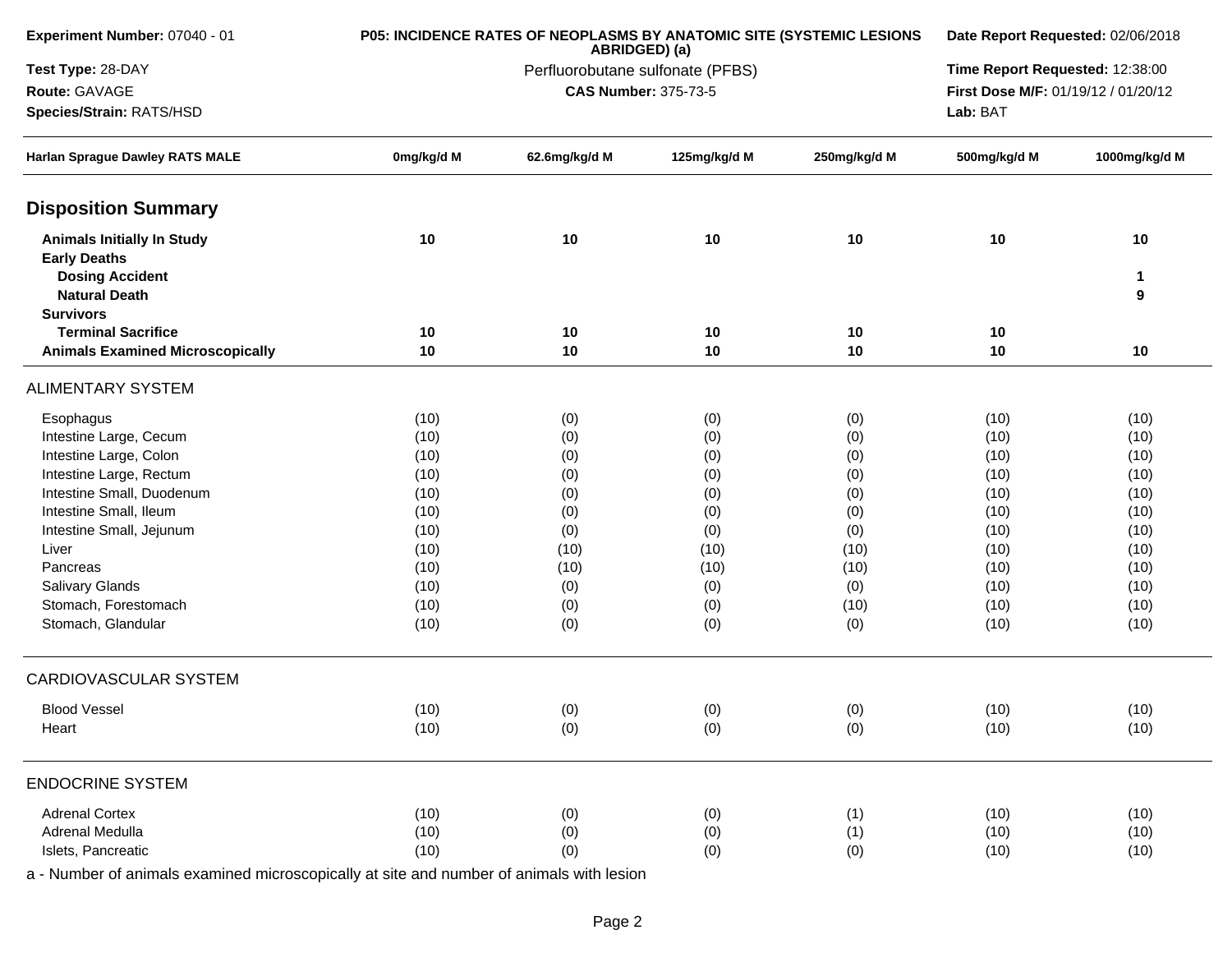| Experiment Number: 07040 - 01   | P05: INCIDENCE RATES OF NEOPLASMS BY ANATOMIC SITE (SYSTEMIC LESIONS | Date Report Requested: 02/06/2018 |              |              |                                     |               |
|---------------------------------|----------------------------------------------------------------------|-----------------------------------|--------------|--------------|-------------------------------------|---------------|
| Test Type: 28-DAY               |                                                                      | Time Report Requested: 12:38:00   |              |              |                                     |               |
| Route: GAVAGE                   |                                                                      | <b>CAS Number: 375-73-5</b>       |              |              | First Dose M/F: 01/19/12 / 01/20/12 |               |
| Species/Strain: RATS/HSD        |                                                                      |                                   |              |              | Lab: BAT                            |               |
| Harlan Sprague Dawley RATS MALE | 0mg/kg/d M                                                           | 62.6mg/kg/d M                     | 125mg/kg/d M | 250mg/kg/d M | 500mg/kg/d M                        | 1000mg/kg/d M |
| Parathyroid Gland               | (7)                                                                  | (0)                               | (0)          | (0)          | (10)                                | (6)           |
| <b>Pituitary Gland</b>          | (10)                                                                 | (0)                               | (0)          | (0)          | (10)                                | (10)          |
| <b>Thyroid Gland</b>            | (10)                                                                 | (10)                              | (10)         | (10)         | (10)                                | (10)          |
| <b>GENERAL BODY SYSTEM</b>      |                                                                      |                                   |              |              |                                     |               |
| None                            |                                                                      |                                   |              |              |                                     |               |
| <b>GENITAL SYSTEM</b>           |                                                                      |                                   |              |              |                                     |               |
| Epididymis                      | (10)                                                                 | (0)                               | (0)          | (0)          | (10)                                | (10)          |
| <b>Preputial Gland</b>          | (10)                                                                 | (0)                               | (0)          | (0)          | (10)                                | (10)          |
| Prostate                        | (10)                                                                 | (0)                               | (0)          | (0)          | (10)                                | (10)          |
| Seminal Vesicle                 | (10)                                                                 | (0)                               | (0)          | (0)          | (10)                                | (10)          |
| <b>Testes</b>                   | (10)                                                                 | (10)                              | (10)         | (10)         | (10)                                | (10)          |
| <b>HEMATOPOIETIC SYSTEM</b>     |                                                                      |                                   |              |              |                                     |               |
| <b>Bone Marrow</b>              | (10)                                                                 | (10)                              | (10)         | (10)         | (10)                                | (10)          |
| Lymph Node, Mandibular          | (10)                                                                 | (0)                               | (0)          | (0)          | (10)                                | (10)          |
| Lymph Node, Mesenteric          | (10)                                                                 | (0)                               | (0)          | (0)          | (10)                                | (10)          |
| Spleen                          | (10)                                                                 | (10)                              | (10)         | (10)         | (10)                                | (10)          |
| Thymus                          | (10)                                                                 | (10)                              | (10)         | (10)         | (10)                                | (10)          |
| <b>INTEGUMENTARY SYSTEM</b>     |                                                                      |                                   |              |              |                                     |               |
| <b>Mammary Gland</b>            | (10)                                                                 | (0)                               | (0)          | (0)          | (10)                                | (10)          |
| Skin                            | (10)                                                                 | (0)                               | (0)          | (0)          | (10)                                | (10)          |
| MUSCULOSKELETAL SYSTEM          |                                                                      |                                   |              |              |                                     |               |
| Bone                            | (10)                                                                 | (0)                               | (0)          | (0)          | (10)                                | (10)          |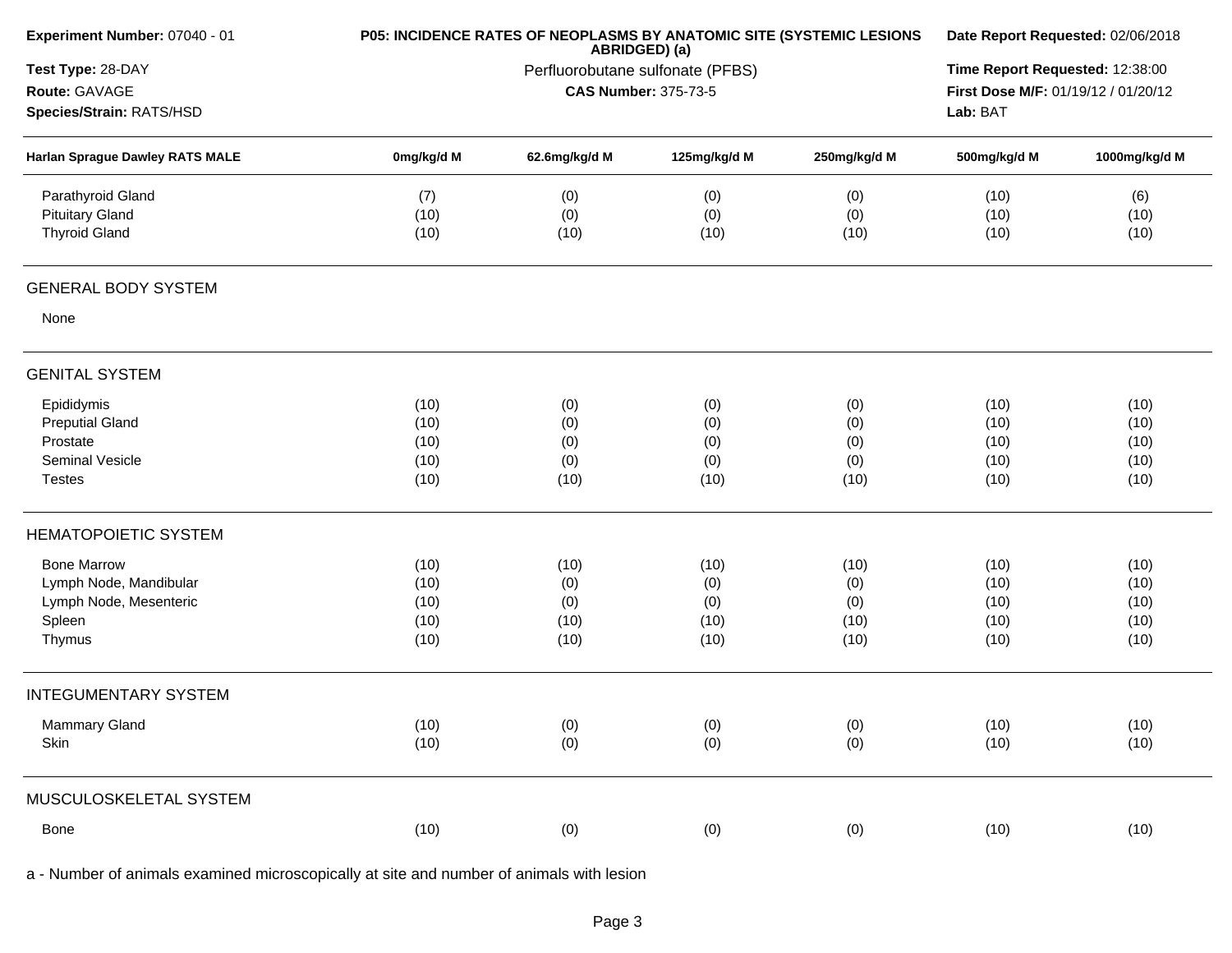| Experiment Number: 07040 - 01          |            | P05: INCIDENCE RATES OF NEOPLASMS BY ANATOMIC SITE (SYSTEMIC LESIONS<br>ABRIDGED) (a)<br>Perfluorobutane sulfonate (PFBS) |                             |              |                                     |               |
|----------------------------------------|------------|---------------------------------------------------------------------------------------------------------------------------|-----------------------------|--------------|-------------------------------------|---------------|
| Test Type: 28-DAY                      |            |                                                                                                                           |                             |              |                                     |               |
| Route: GAVAGE                          |            |                                                                                                                           | <b>CAS Number: 375-73-5</b> |              | First Dose M/F: 01/19/12 / 01/20/12 |               |
| Species/Strain: RATS/HSD               |            |                                                                                                                           |                             |              |                                     |               |
| <b>Harlan Sprague Dawley RATS MALE</b> | 0mg/kg/d M | 62.6mg/kg/d M                                                                                                             | 125mg/kg/d M                | 250mg/kg/d M | 500mg/kg/d M                        | 1000mg/kg/d M |
| <b>NERVOUS SYSTEM</b>                  |            |                                                                                                                           |                             |              |                                     |               |
| <b>Brain</b>                           | (10)       | (0)                                                                                                                       | (0)                         | (0)          | (10)                                | (10)          |
| <b>RESPIRATORY SYSTEM</b>              |            |                                                                                                                           |                             |              |                                     |               |
| Lung                                   | (10)       | (0)                                                                                                                       | (0)                         | (0)          | (10)                                | (10)          |
| Nose                                   | (10)       | (10)                                                                                                                      | (10)                        | (10)         | (10)                                | (10)          |
| Trachea                                | (10)       | (0)                                                                                                                       | (0)                         | (0)          | (10)                                | (10)          |
| SPECIAL SENSES SYSTEM                  |            |                                                                                                                           |                             |              |                                     |               |
| Eye                                    | (10)       | (0)                                                                                                                       | (0)                         | (0)          | (10)                                | (10)          |
| <b>Harderian Gland</b>                 | (10)       | (0)                                                                                                                       | (0)                         | (0)          | (10)                                | (10)          |
| <b>URINARY SYSTEM</b>                  |            |                                                                                                                           |                             |              |                                     |               |
| Kidney                                 | (10)       | (10)                                                                                                                      | (10)                        | (10)         | (10)                                | (10)          |
| <b>Urinary Bladder</b>                 | (10)       | (0)                                                                                                                       | (0)                         | (0)          | (10)                                | (10)          |
|                                        |            |                                                                                                                           |                             |              |                                     |               |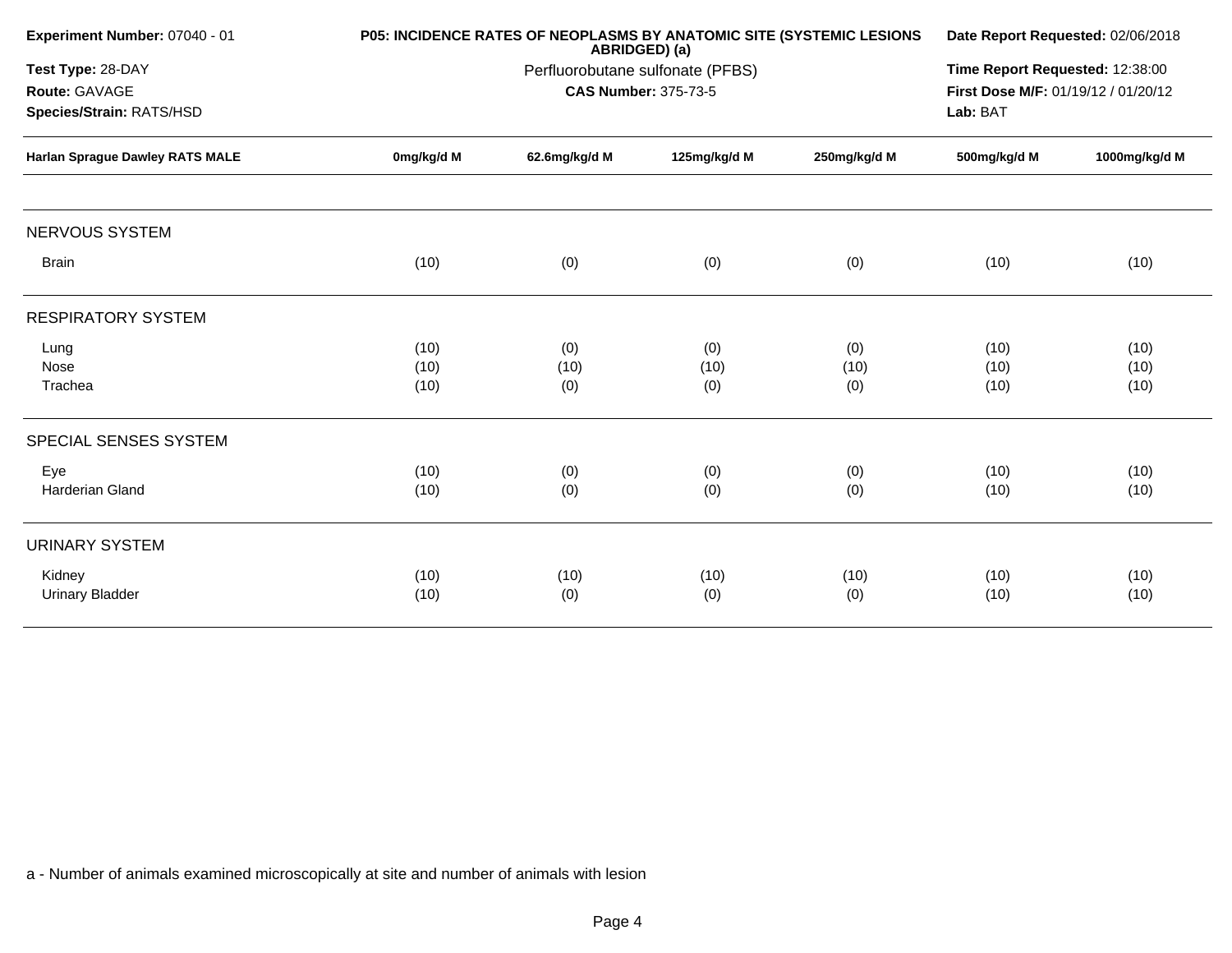| Experiment Number: 07040 - 01                                                       | P05: INCIDENCE RATES OF NEOPLASMS BY ANATOMIC SITE (SYSTEMIC LESIONS<br>ABRIDGED) (a) |                                  |                                 |              | Date Report Requested: 02/06/2018   |               |  |
|-------------------------------------------------------------------------------------|---------------------------------------------------------------------------------------|----------------------------------|---------------------------------|--------------|-------------------------------------|---------------|--|
| Test Type: 28-DAY                                                                   |                                                                                       | Perfluorobutane sulfonate (PFBS) | Time Report Requested: 12:38:00 |              |                                     |               |  |
| Route: GAVAGE                                                                       |                                                                                       | <b>CAS Number: 375-73-5</b>      |                                 |              | First Dose M/F: 01/19/12 / 01/20/12 |               |  |
| Species/Strain: RATS/HSD                                                            |                                                                                       |                                  |                                 |              | Lab: BAT                            |               |  |
| <b>Harlan Sprague Dawley RATS MALE</b>                                              | 0mg/kg/d M                                                                            | 62.6mg/kg/d M                    | 125mg/kg/d M                    | 250mg/kg/d M | 500mg/kg/d M                        | 1000mg/kg/d M |  |
| <b>Tumor Summary for Males</b>                                                      |                                                                                       |                                  |                                 |              |                                     |               |  |
| <b>Total Animals with Primary Neoplasms (b)</b><br><b>Total Primary Neoplasms</b>   |                                                                                       |                                  |                                 |              |                                     |               |  |
| <b>Total Animals with Benign Neoplasms</b><br><b>Total Benign Neoplasms</b>         |                                                                                       |                                  |                                 |              |                                     |               |  |
| <b>Total Animals with Malignant Neoplasms</b><br><b>Total Malignant Neoplasms</b>   |                                                                                       |                                  |                                 |              |                                     |               |  |
| <b>Total Animals with Metastatic Neoplasms</b><br><b>Total Metastatic Neoplasms</b> |                                                                                       |                                  |                                 |              |                                     |               |  |
| <b>Total Animals with Malignant Neoplasms</b><br><b>Uncertain Primary Site</b>      |                                                                                       |                                  |                                 |              |                                     |               |  |
| <b>Total Animals with Neoplasms Uncertain-</b><br><b>Benign or Malignant</b>        |                                                                                       |                                  |                                 |              |                                     |               |  |
| <b>Total Uncertain Neoplasms</b>                                                    |                                                                                       |                                  |                                 |              |                                     |               |  |

\*\*\* END OF MALE \*\*\*

a - Number of animals examined microscopically at site and number of animals with lesion

b - Primary tumors: all tumors except metastatic tumors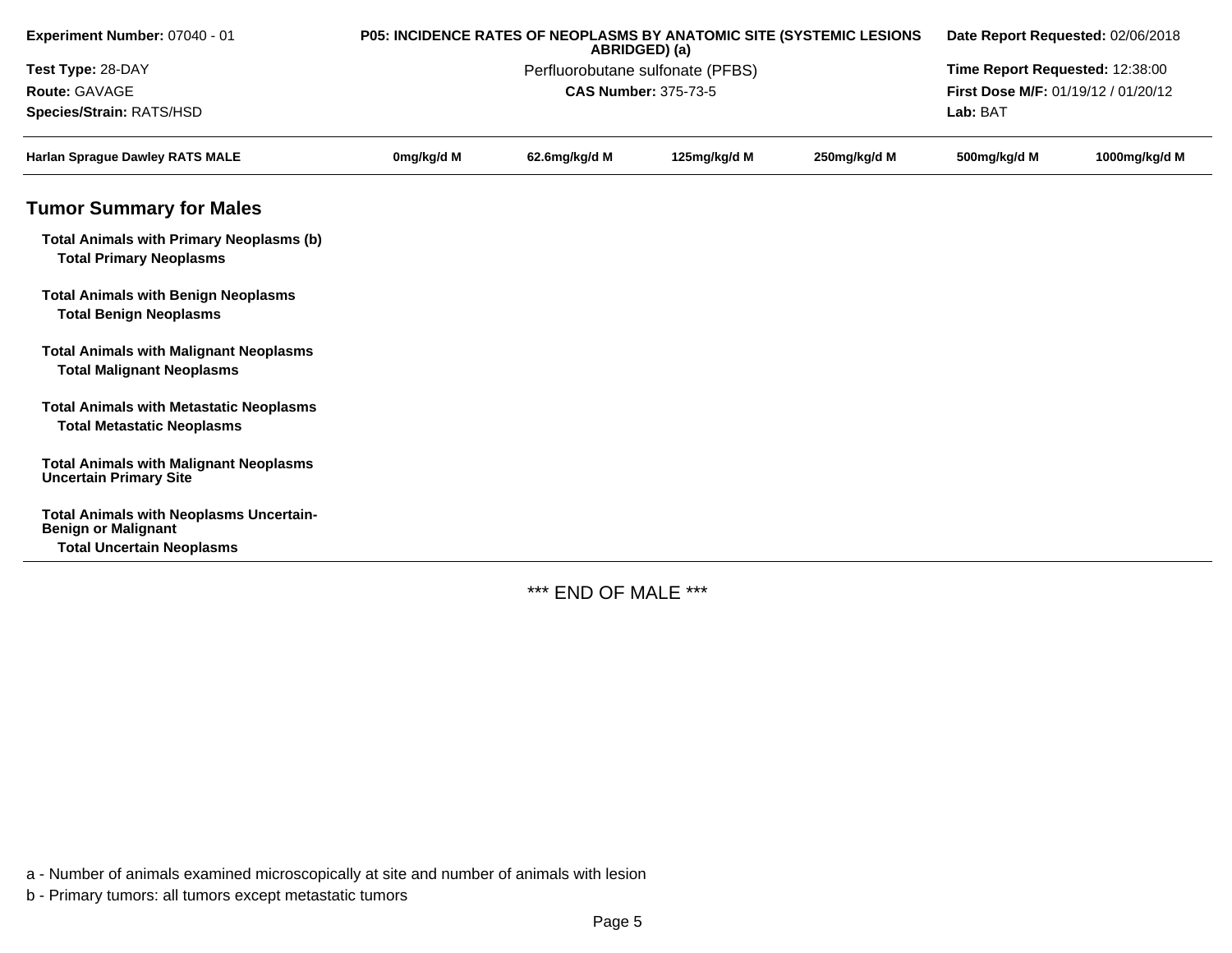| Experiment Number: 07040 - 01                            |            | P05: INCIDENCE RATES OF NEOPLASMS BY ANATOMIC SITE (SYSTEMIC LESIONS<br>ABRIDGED) (a) | Date Report Requested: 02/06/2018 |                                     |              |               |
|----------------------------------------------------------|------------|---------------------------------------------------------------------------------------|-----------------------------------|-------------------------------------|--------------|---------------|
| Test Type: 28-DAY                                        |            | Perfluorobutane sulfonate (PFBS)                                                      |                                   | Time Report Requested: 12:38:00     |              |               |
| Route: GAVAGE                                            |            | <b>CAS Number: 375-73-5</b>                                                           |                                   | First Dose M/F: 01/19/12 / 01/20/12 |              |               |
| Species/Strain: RATS/HSD                                 |            |                                                                                       |                                   |                                     | Lab: BAT     |               |
| <b>Harlan Sprague Dawley RATS FEMALE</b>                 | 0mg/kg/d F | 62.6mg/kg/d F                                                                         | 125mg/kg/d F                      | 250mg/kg/d F                        | 500mg/kg/d F | 1000mg/kg/d F |
| <b>Disposition Summary</b>                               |            |                                                                                       |                                   |                                     |              |               |
| <b>Animals Initially In Study</b><br><b>Early Deaths</b> | 10         | 10                                                                                    | 10                                | 10                                  | 10           | 10            |
| <b>Natural Death</b><br><b>Survivors</b>                 |            |                                                                                       |                                   | $\mathbf{1}$                        | 1            | 8             |
| <b>Terminal Sacrifice</b>                                | 10         | 10                                                                                    | 10                                | 9                                   | 9            | $\mathbf 2$   |
| <b>Animals Examined Microscopically</b>                  | 10         | 10                                                                                    | 10                                | 10                                  | 10           | 10            |
| <b>ALIMENTARY SYSTEM</b>                                 |            |                                                                                       |                                   |                                     |              |               |
| Esophagus                                                | (10)       | (0)                                                                                   | (0)                               | (1)                                 | (10)         | (10)          |
| Intestine Large, Cecum                                   | (10)       | (0)                                                                                   | (0)                               | (1)                                 | (10)         | (9)           |
| Intestine Large, Colon                                   | (10)       | (0)                                                                                   | (0)                               | (1)                                 | (10)         | (9)           |
| Intestine Large, Rectum                                  | (10)       | (0)                                                                                   | (0)                               | (1)                                 | (10)         | (9)           |
| Intestine Small, Duodenum                                | (10)       | (0)                                                                                   | (0)                               | (1)                                 | (10)         | (10)          |
| Intestine Small, Ileum                                   | (10)       | (0)                                                                                   | (0)                               | (1)                                 | (10)         | (9)           |
| Intestine Small, Jejunum                                 | (10)       | (0)                                                                                   | (0)                               | (1)                                 | (10)         | (9)           |
| Liver                                                    | (10)       | (10)                                                                                  | (10)                              | (10)                                | (10)         | (10)          |
| Pancreas                                                 | (10)       | (10)                                                                                  | (10)                              | (10)                                | (10)         | (10)          |
| Salivary Glands                                          | (10)       | (0)                                                                                   | (0)                               | (1)                                 | (10)         | (10)          |
| Stomach, Forestomach                                     | (10)       | (0)                                                                                   | (0)                               | (10)                                | (10)         | (10)          |
| Stomach, Glandular                                       | (10)       | (0)                                                                                   | (0)                               | (1)                                 | (10)         | (10)          |
| CARDIOVASCULAR SYSTEM                                    |            |                                                                                       |                                   |                                     |              |               |
| <b>Blood Vessel</b>                                      | (10)       | (0)                                                                                   | (0)                               | (1)                                 | (10)         | (10)          |
| Heart                                                    | (10)       | (0)                                                                                   | (0)                               | (1)                                 | (10)         | (10)          |
| <b>ENDOCRINE SYSTEM</b>                                  |            |                                                                                       |                                   |                                     |              |               |
| <b>Adrenal Cortex</b>                                    | (10)       | (0)                                                                                   | (0)                               | (1)                                 | (10)         | (10)          |
| Adrenal Medulla                                          | (10)       | (0)                                                                                   | (0)                               | (1)                                 | (10)         | (10)          |
| Islets, Pancreatic                                       | (10)       | (0)                                                                                   | (0)                               | (1)                                 | (10)         | (10)          |
| Parathyroid Gland                                        | (7)        | (0)                                                                                   | (0)                               | (0)                                 | (9)          | (10)          |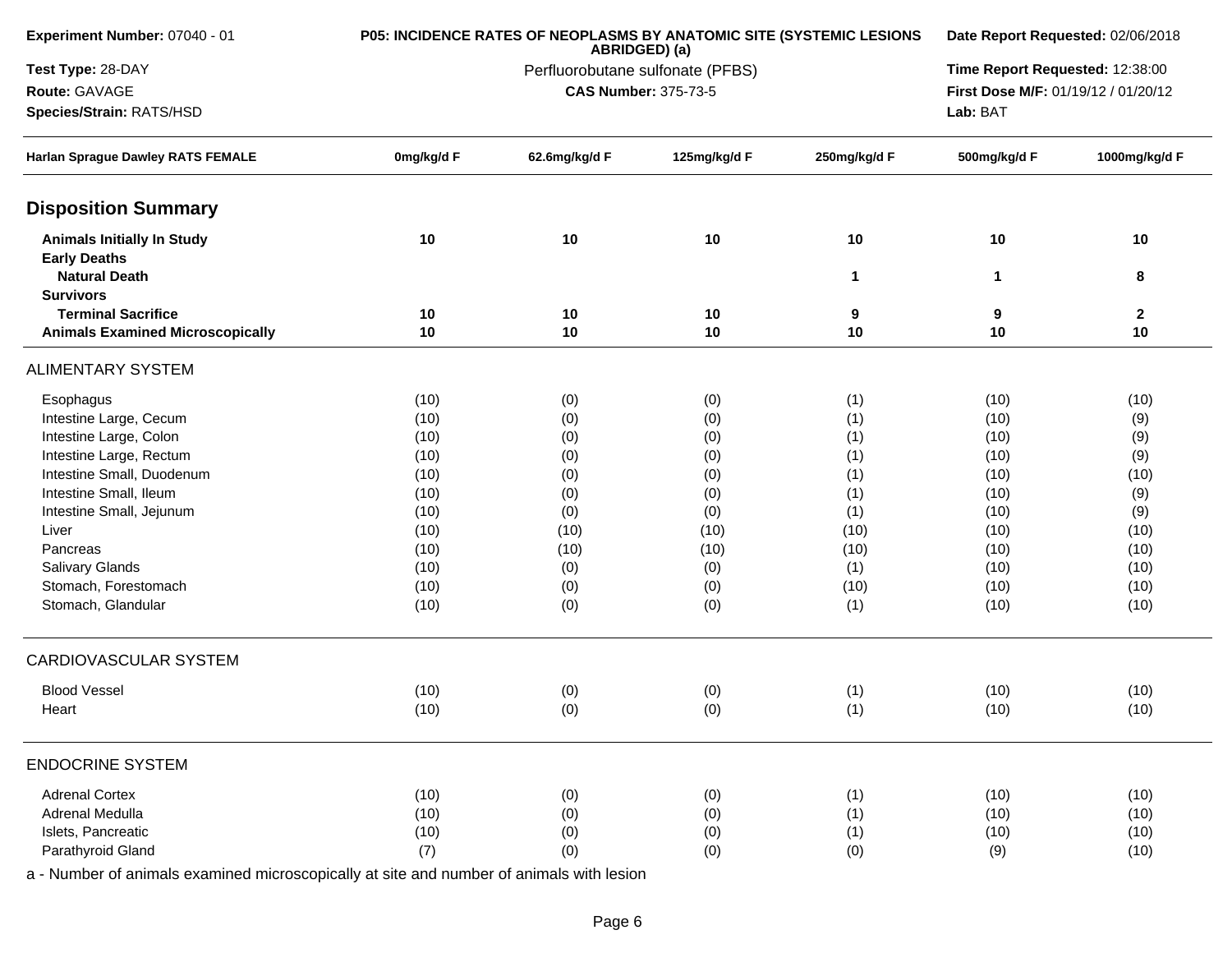|              | Date Report Requested: 02/06/2018                                                |                                           |                                           |                                           |                                                                                                                                    |
|--------------|----------------------------------------------------------------------------------|-------------------------------------------|-------------------------------------------|-------------------------------------------|------------------------------------------------------------------------------------------------------------------------------------|
|              | ABRIDGED) (a)<br>Perfluorobutane sulfonate (PFBS)<br><b>CAS Number: 375-73-5</b> |                                           |                                           |                                           |                                                                                                                                    |
| 0mg/kg/d F   | 62.6mg/kg/d F                                                                    | 125mg/kg/d F                              | 250mg/kg/d F                              | 500mg/kg/d F                              | 1000mg/kg/d F                                                                                                                      |
| (10)<br>(10) | (0)<br>(10)                                                                      | (0)<br>(10)                               | (1)<br>(10)                               | (10)<br>(10)                              | (10)<br>(10)                                                                                                                       |
|              |                                                                                  |                                           |                                           |                                           |                                                                                                                                    |
|              |                                                                                  |                                           |                                           |                                           |                                                                                                                                    |
|              |                                                                                  |                                           |                                           |                                           |                                                                                                                                    |
| (10)         | (0)                                                                              | (0)                                       | (1)                                       | (10)                                      | (9)                                                                                                                                |
| (10)         | (10)                                                                             | (10)                                      | (10)                                      | (10)                                      | (9)                                                                                                                                |
|              |                                                                                  |                                           |                                           |                                           | (9)                                                                                                                                |
|              |                                                                                  |                                           |                                           |                                           | (9)                                                                                                                                |
|              |                                                                                  |                                           |                                           |                                           |                                                                                                                                    |
|              |                                                                                  |                                           |                                           |                                           | (10)                                                                                                                               |
| (10)         | (0)                                                                              | (0)                                       | (1)                                       | (10)                                      | (10)                                                                                                                               |
| (10)         | (0)                                                                              | (0)                                       | (1)                                       | (10)                                      | (9)                                                                                                                                |
|              |                                                                                  |                                           |                                           |                                           | (10)                                                                                                                               |
|              |                                                                                  |                                           |                                           |                                           | (10)                                                                                                                               |
|              |                                                                                  |                                           |                                           |                                           |                                                                                                                                    |
| (10)         |                                                                                  |                                           |                                           |                                           | (10)                                                                                                                               |
| (10)         | (0)                                                                              | (0)                                       | (1)                                       | (10)                                      | (10)                                                                                                                               |
|              |                                                                                  |                                           |                                           |                                           |                                                                                                                                    |
| (10)         | (0)                                                                              | (0)                                       | (1)                                       | (10)                                      | (10)                                                                                                                               |
|              | (10)<br>(10)<br>(10)<br>(10)<br>(10)                                             | (0)<br>(0)<br>(10)<br>(10)<br>(10)<br>(0) | (1)<br>(0)<br>(10)<br>(10)<br>(10)<br>(0) | (1)<br>(1)<br>(10)<br>(10)<br>(10)<br>(1) | Time Report Requested: 12:38:00<br>First Dose M/F: 01/19/12 / 01/20/12<br>Lab: BAT<br>(10)<br>(10)<br>(10)<br>(10)<br>(10)<br>(10) |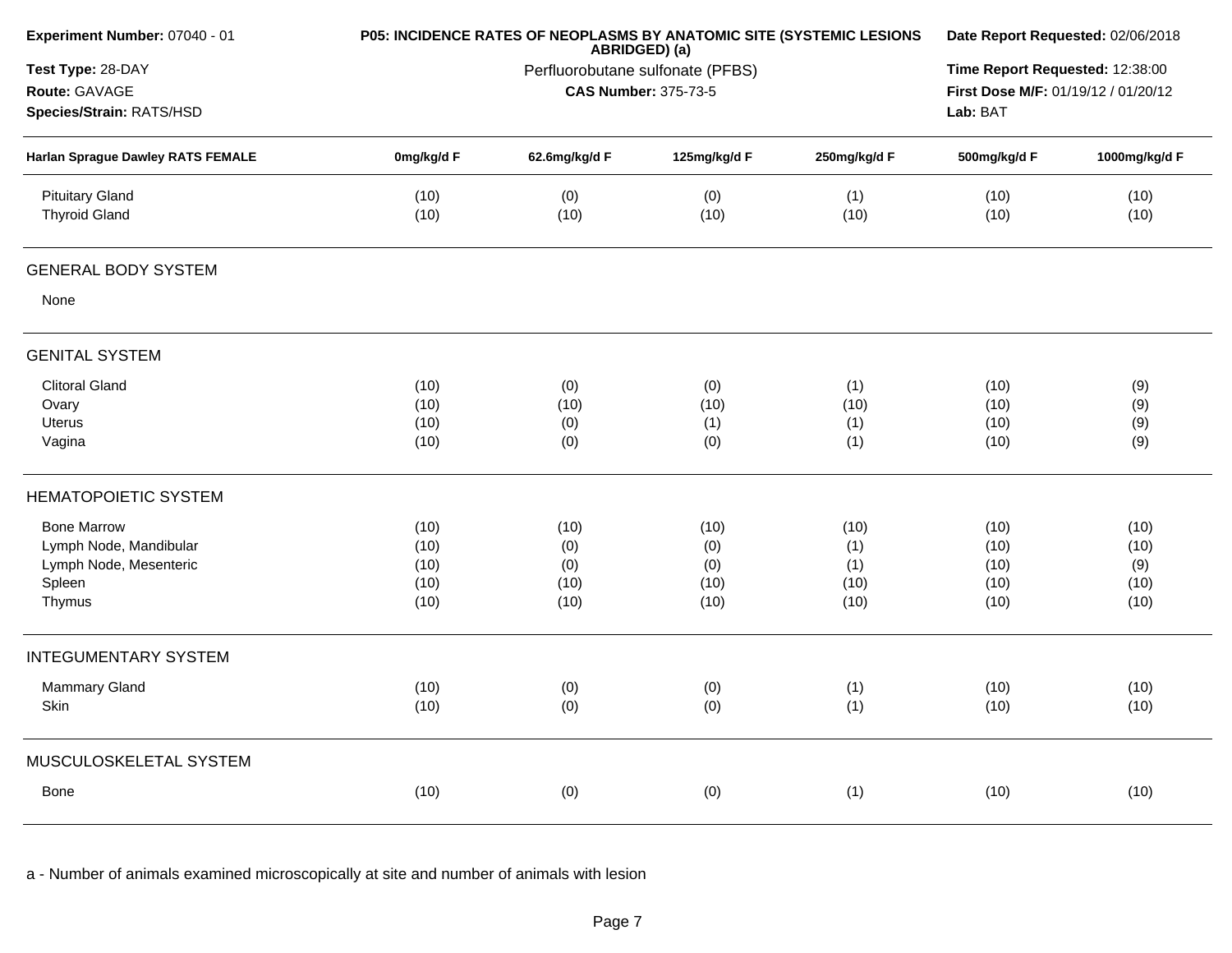| Experiment Number: 07040 - 01            |            | P05: INCIDENCE RATES OF NEOPLASMS BY ANATOMIC SITE (SYSTEMIC LESIONS<br>ABRIDGED) (a) | Date Report Requested: 02/06/2018 |              |                                     |               |
|------------------------------------------|------------|---------------------------------------------------------------------------------------|-----------------------------------|--------------|-------------------------------------|---------------|
| Test Type: 28-DAY                        |            | Perfluorobutane sulfonate (PFBS)                                                      |                                   |              |                                     |               |
| Route: GAVAGE                            |            |                                                                                       | <b>CAS Number: 375-73-5</b>       |              | First Dose M/F: 01/19/12 / 01/20/12 |               |
| Species/Strain: RATS/HSD                 |            |                                                                                       |                                   |              | Lab: BAT                            |               |
| <b>Harlan Sprague Dawley RATS FEMALE</b> | 0mg/kg/d F | 62.6mg/kg/d F                                                                         | 125mg/kg/d F                      | 250mg/kg/d F | 500mg/kg/d F                        | 1000mg/kg/d F |
| <b>NERVOUS SYSTEM</b>                    |            |                                                                                       |                                   |              |                                     |               |
| <b>Brain</b>                             | (10)       | (0)                                                                                   | (0)                               | (1)          | (10)                                | (10)          |
| <b>RESPIRATORY SYSTEM</b>                |            |                                                                                       |                                   |              |                                     |               |
| Lung                                     | (10)       | (0)                                                                                   | (0)                               | (1)          | (10)                                | (10)          |
| Nose                                     | (10)       | (10)                                                                                  | (10)                              | (10)         | (10)                                | (10)          |
| Trachea                                  | (10)       | (0)                                                                                   | (0)                               | (1)          | (10)                                | (10)          |
| SPECIAL SENSES SYSTEM                    |            |                                                                                       |                                   |              |                                     |               |
| Eye                                      | (10)       | (0)                                                                                   | (0)                               | (1)          | (10)                                | (10)          |
| <b>Harderian Gland</b>                   | (10)       | (0)                                                                                   | (0)                               | (1)          | (10)                                | (10)          |
| <b>URINARY SYSTEM</b>                    |            |                                                                                       |                                   |              |                                     |               |
| Kidney                                   | (10)       | (10)                                                                                  | (10)                              | (10)         | (10)                                | (10)          |
| <b>Urinary Bladder</b>                   | (10)       | (0)                                                                                   | (0)                               | (1)          | (10)                                | (9)           |
|                                          |            |                                                                                       |                                   |              |                                     |               |